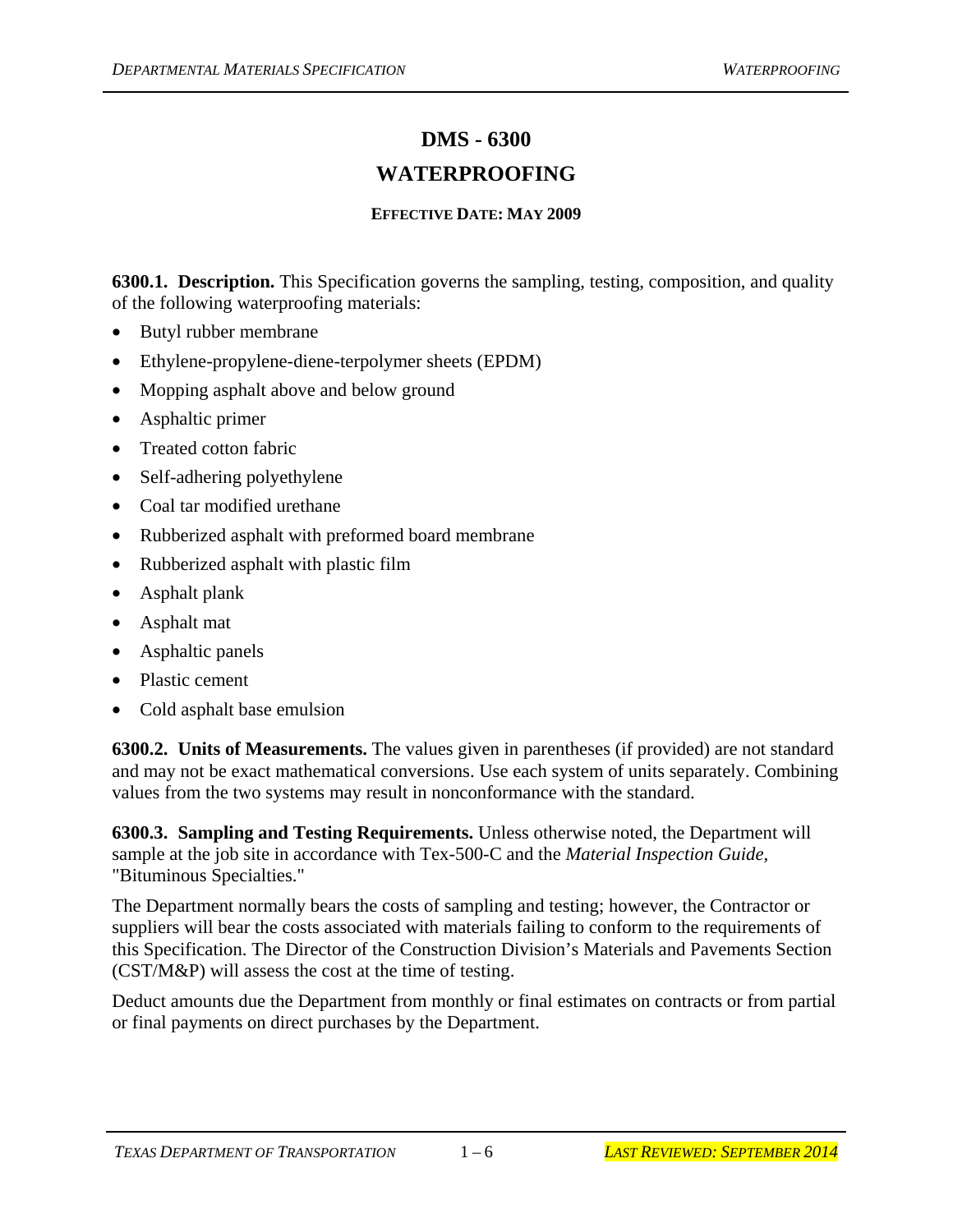#### **6300.4. Material Requirements.**

**A. Butyl Rubber Membrane and EPDM Sheets.** These materials must conform to ASTM 6134.

Furnish butyl rubber membrane and EPDM sheets in rolls of sufficient length and width to cover the area shown on the plans with a minimum amount of splicing.

Adhesive and splicing cement for installation of these products must meet the following requirements.

- Both must be recommended by the membrane manufacturer.
- The adhesive must remain elastic at temperatures to  $4.4^{\circ}$ C ( $40^{\circ}$ F).
- Splicing cement must be self-vulcanizing butyl rubber compound.
- Butyl gum type adhesive must be black, unvulcanized butyl rubber with a 0.20 mm (8 mil) polyethylene film backing, total thickness  $0.76 \pm 0.1$  mm (30  $\pm$  4 mil).
- **B. Asphalt for Mopping Above Ground.** Asphalt for mopping above ground must be homogeneous, free from water and must meet the requirements of ASTM D 449, Type II, with the additional requirements listed in Table 1.

 **Table 1 Mopping Asphalt Properties** 

| Item                                                              | Requirement |
|-------------------------------------------------------------------|-------------|
| Loss on Heating (AASHTO T 179) wt. %                              | $0.5$ Max   |
| Percentage of Retained Penetration after Heating (AASHTO T 179) % | 80 Min      |

- **C. Asphalt for Mopping Below Ground.** Asphalt for mopping below ground must be homogeneous, free from water and must meet the requirements of ASTM D 449, Type I.
- **D. Asphaltic Primer.** Asphaltic primer must be free of water and must meet the requirements of ASTM D 41.
- **E. Treated Cotton Fabric.** Treated cotton fabric must meet the requirements of ASTM D 173. The asphalt in the fabric must be one of the types specified in ASTM D 449.

The roll must be capable of being unrolled at ambient temperatures without sticking together or being damaged.

**F. Self-Adhering Polyethylene.** This type of sheeting consists of a minimum 0.1 mm (4 mil) thickness of polyethylene, coated on one side with a layer of adhesive rubberized asphalt with a protective membrane covering the adhesive surface until ready for use.

The composite sheeting must have a tensile strength of 3152 N/mm (18 lb./in.) of width when tested in accordance with ASTM D 5035, Cut Strip Test-1C, and a net thickness of at least 1.5 mm (60 mil), excluding the protective release paper membrane. The material must be black.

Furnish sheeting in rolls of sufficient width and length to satisfy job requirements.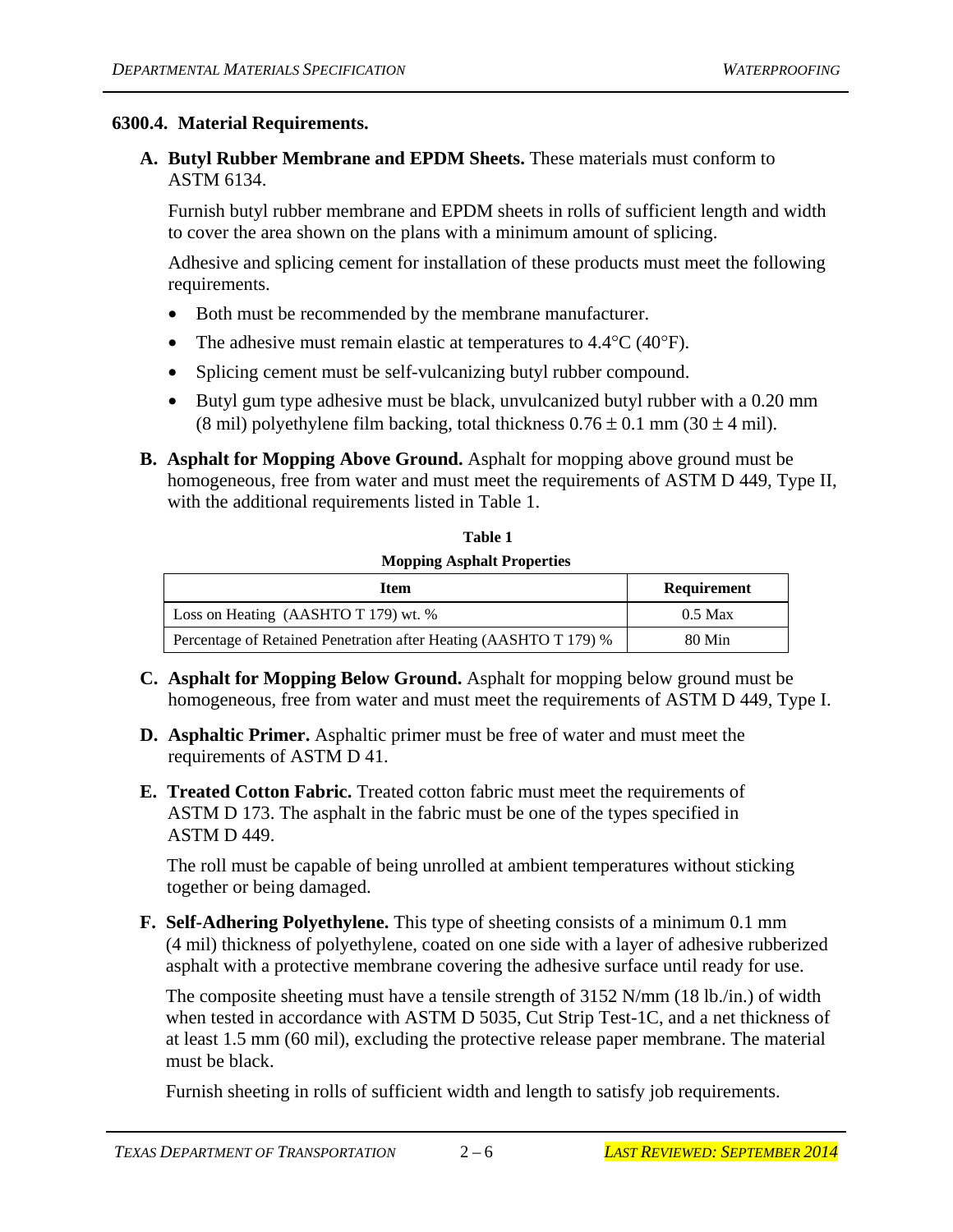**G. Coal Tar Modified Urethane Coating.** This material must be free of any lumping, skinning, or separation of pigments or fillers that cannot be easily re-dispersed by stirring and must cure to form a tough, flexible coating without addition of a catalyst.

The coating must be resistant to flow on vertical surfaces such that no flow or sag is evident for a 0.76 mm (30 mil) thickness. Successive coats of the material must adhere to one another and show no tendency to separate.

When tested in accordance with Tex-615-J, the coating must meet the requirements listed in Table 2.

| Coal Tar Modified Orginane Coating Properties  |                |  |
|------------------------------------------------|----------------|--|
| Item                                           | Requirement    |  |
| Brookfield Viscosity, 25°C (77°F) Pa-s (Poise) | 50 (500) Max   |  |
| Peel Strength, N/m (lb./in.)                   | 1751 (10) Min  |  |
| Wet Strength, Pa (psi)                         | 1034 (150) Min |  |

| Table 2                                              |  |
|------------------------------------------------------|--|
| <b>Coal Tar Modified Urethane Coating Properties</b> |  |

**H. Rubberized Asphalt with Pre-Formed Board Membrane.** This waterproofing membrane consists of a multi-layer preformed board and a 1.5 mm (0.060 in.) minimum thickness of rubberized asphalt with protective release paper.

Supply a cold applied asphaltic primer or mastic with the membrane. For sealing joints, also include a 152 mm (6 in.) wide reinforced adhesive gusset tape of nominal 1.6-mm (1/16-in.) thick elastomeric membrane similar to the waterproofing membrane.

The rubberized asphalt with preformed board membrane must be self-adhering when the release paper is removed and must meet the requirements listed in Table 3.

| <b>Item</b>                                                                                                                   | <b>Requirement</b> |
|-------------------------------------------------------------------------------------------------------------------------------|--------------------|
| Water Absorption (ASTM D 1751) wt %                                                                                           | $0.25$ Max         |
| Puncture Resistance (ASTM E 154) N (lb.)                                                                                      | 178 (40) Min       |
| Pliability of Rubberized Asphalt (ASTM D 146) 180° bend over<br>6.4 mm (1/4 in.) mandrel at -18 $^{\circ}$ C (0 $^{\circ}$ F) | Unaffected         |

**Table 3 Rubberized Asphalt with Pre-Formed Board Membrane Properties** 

**I. Rubberized Asphalt with Plastic Film.** This material consists of preformed rubberized asphalt and plastic film with primer and cold applied rubberized asphalt mastic and asphaltic panel protection.

Rubberized asphalt with plastic film must meet the requirements listed in Table 4 (ref. ASTM D 1228, [Discontinued]).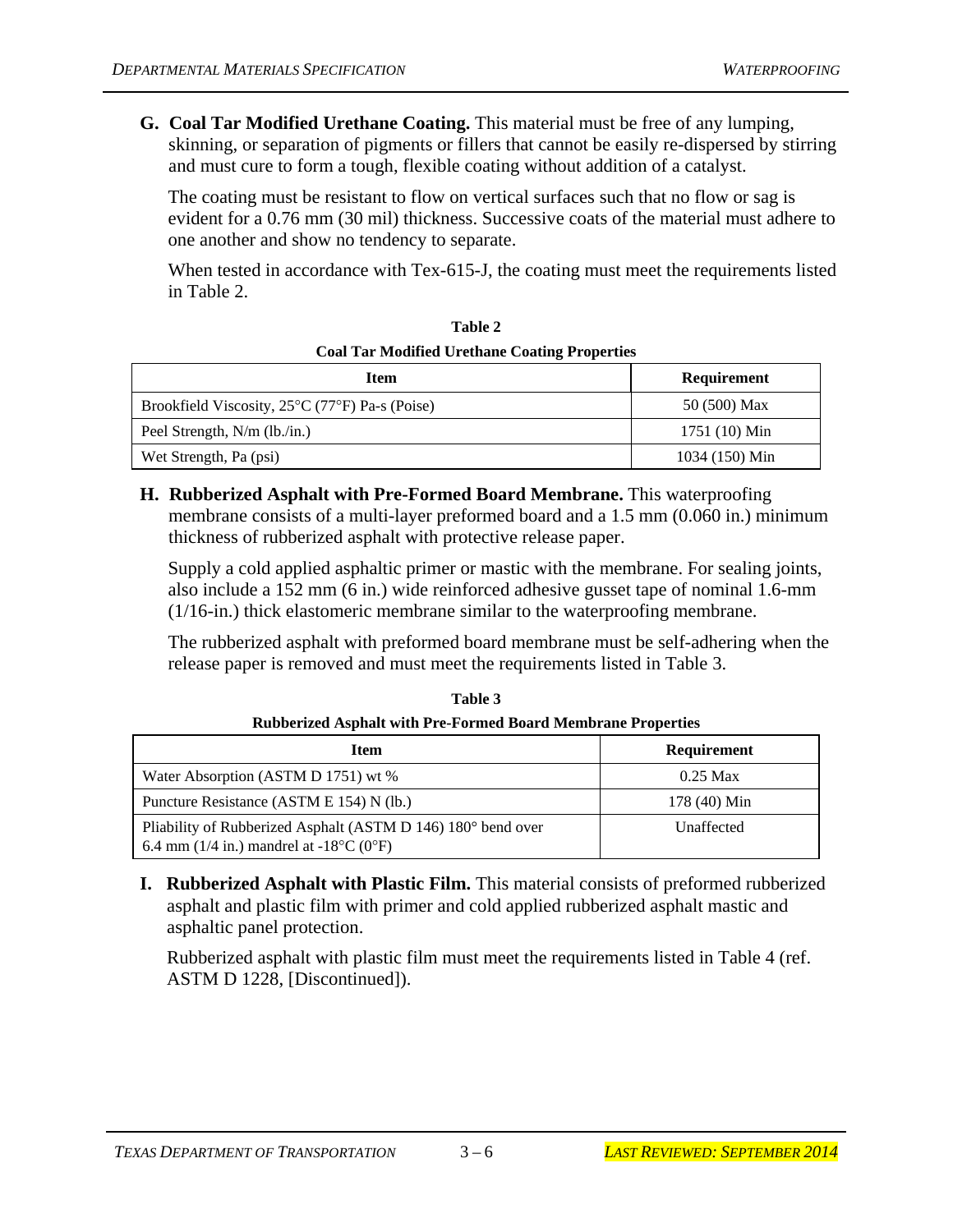| Rubberized Asphalt with Freibrined Doard Membrane Froperies |                    |  |
|-------------------------------------------------------------|--------------------|--|
| <b>Item</b>                                                 | <b>Requirement</b> |  |
| Thickness, mm (in.)                                         | $1.5(0.060)$ Min   |  |
| Permeability (ASTM E 96, Method B)                          | $0.1$ Max          |  |
| Water Absorption (ASTM D 1228) % by weight                  | $0.25$ Max         |  |
| Pliability (ASTM D 146)                                     |                    |  |
| cure 7 days dry, 7 days @ 49°C (120°F)                      | Unaffected         |  |
| 7 days water immersion                                      | Unaffected         |  |
| Puncture Resistance (ASTM E 154) N (lb.)                    | 178 (40) Min       |  |

**Table 4 Rubberized Asphalt with Preformed Board Membrane Properties** 

The manufacturer must furnish certification that materials meet specification requirements.

Submit a sample for testing, when required by the Engineer, minimum size  $305 \times 610$  mm ( $12 \times 24$  in.) from each production run of membrane to be supplied.

**J. Asphalt Plank.** Asphalt plank must meet the requirements of ASTM D 517, Type I, except that the allowable dimensions are in accordance with Table 5.

| <b>Thickness</b>                  | <b>Asphalt Plank Standard Dimensions</b><br>Width | Length                    |
|-----------------------------------|---------------------------------------------------|---------------------------|
| 12.7 mm $(1/2$ in.)               | $305 \text{ mm}$ (12 in.)                         | $1.22 \text{ m}$ (48 in.) |
| $25.4 \text{ mm} (1 \text{ in.})$ | $203 \text{ mm}$ (8 in.)                          | $1.83$ m $(72$ in.)       |
| $25.4$ mm $(1 \text{ in.})$       | $254 \text{ mm}$ (10 in.)                         | $1.52 \text{ m}$ (60 in.) |

**Table 5 Asphalt Plank Standard Dimensions** 

The following exceptions to the standard dimensions are allowed.

- Shorter lengths of 25.4-mm (1-in.) thick plank may be acceptable to a minimum of 0.91 m (36 in.)
- Protective course asphalt planking must have a minimum 25.4 mm (1 in.) thickness and may consist of one or more layers.
- **K. Asphalt Mat.** Asphalt mat consists of a core of blended air blown asphalt, organic fibers and mineral fillers, a covering of asphalt-saturated felts and an exterior coating of weather-resistant oxidized asphalt.

Asphalt mat must be:

- uniform in thickness and free from imperfections that may affect serviceability and
- 12.7 mm  $(1/2 \text{ in.})$  or 25.4 mm  $(1 \text{ in.})$  thick.

The mat must be 25.4 mm (1 in.) thick when used as protective course.

Furnished asphalt mat in widths of 1.2 m (4 ft.) and lengths not less than 2.4 m (8 ft.), except for end pieces cut to the length required.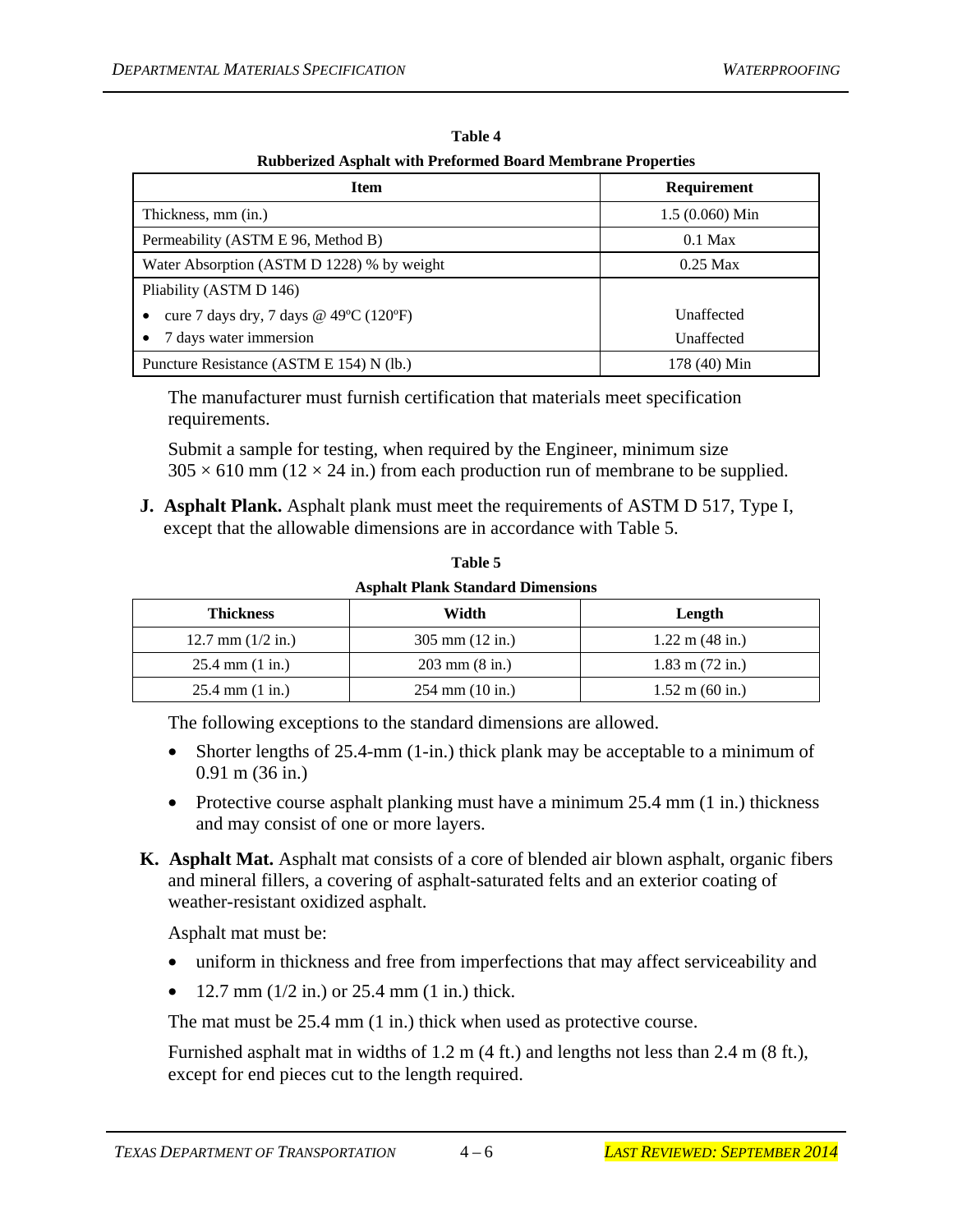Dust the mat surfaces with mica, talc, or similar materials to prevent sticking or damage to them during shipment or handling.

**L. Asphaltic Panels.** These are five-layer composite panels, each including a core of blended asphalt binder and inorganic mineral filler, top and bottom reinforcing covers of asphalt-saturated felt, a top cover of fiberglass mat with asphalt weather coating, and a bond breaking film or coating. The total thickness of the panel must be either 9.5 or  $12.7 \pm 1.6$  mm  $(3/8$  or  $1/2 \pm 1/16$  in.)

The asphaltic panel must be free from defects affecting its serviceability and appearance, have straight edges and square corners, and meet the requirements listed in Table 6.

| <b>Item</b>                                                     | Requirement             |
|-----------------------------------------------------------------|-------------------------|
| Weight $9.5$ mm ( $\left[3/8$ in.) thickness), Pa (lb./sq. ft.) | 124 (2.60) Min          |
| Weight 12.7 mm $(1/2$ in.] thickness), Pa $(lb$ ./sq. ft.)      | 168 (3.50) Min          |
| Water Absorption (ASTM D 545), wt. %                            | $1.0$ Max               |
| Thickness of Asphalt Weather coating, mm (in.)                  | $0.51(0.020)$ Min       |
| Asphalt-Saturated Felt Liner Weight, Pa (lb./sq. ft.)           | $7.2(0.15)$ Max         |
| Core Composition (ASTM D 545):                                  |                         |
| Asphalt content, wt. %                                          | $50 - 60$               |
| Inorganic Mineral Filler Content, wt. %                         | $25$ Min                |
| Resistance to Decay (ASTM E 154)                                | No Effect               |
| Flexibility (see Sub Article 6300.4.M)                          | No Cracking or Breaking |
| Brittleness at $-1-6$ °C (30–43°F) (ASTM D 994)                 | No Cracking or Breaking |
| Heat Distortion (ASTM D 994) mm (in.)                           | 7.94 (0.3125) Max       |

| Table 6                         |  |
|---------------------------------|--|
| <b>Asphalt Panel Properties</b> |  |

Supply asphaltic panels with the dimensions shown on the plans within tolerances of  $\pm$  3.2 mm (1/8 in.) width and  $\pm$  6.35 mm (1/4 in.) length, but larger than 0.91 m (3 ft.) wide or  $1.8 \text{ m}$  (6 ft.) long.

The Department will perform the following inspections on samples from each lot that arrives on the jobsite:

- examination for appearance, straightness of edges, squareness of corners, and general condition,
- measurement of width and length, and
- determination of thickness by averaging measurements made at four locations using a micrometer having flat bearing surfaces at both contact points of not less than 6.35 mm (1/4 in.) diameter.

### **M. Flexibility Test.**

- **1.** Prepare three specimens of  $76 \times 305$  mm  $(3 \times 12)$  in.)
- **2.** Condition the specimens for at least 2 hr. at  $25 \pm 2^{\circ}C$  (77  $\pm 5^{\circ}F$ ).